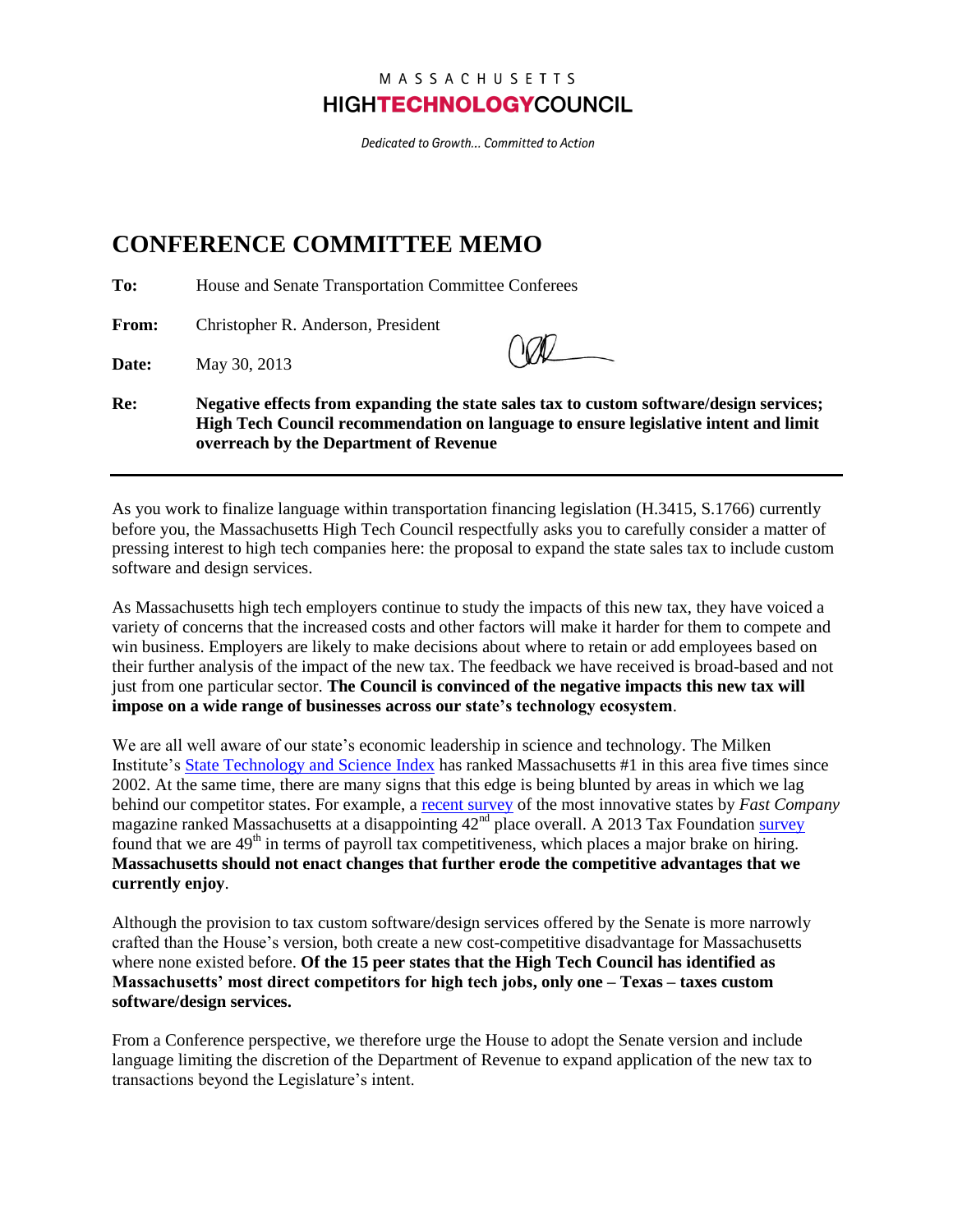We recommend that sourcing language should be added for computer services such as "computer system design services, and the modification, integration, enhancement, installation, or configuration of standardized software, should be sourced for sales and use tax purposes in the same manner as the sale of prewritten computer software."

The High Tech Council respectfully asks you to consider adopting the language that mirrors the following existing provisions (830 Mass. Code Regs. 64H.1.3(15)), which describes the current sourcing methodology for prewritten computer software.

## **830CMR64H.1.3(15)**

Multiple Points of Use Certificates.

# **830CMR64H.1.3(15)(a)**

General Rule. A business purchaser that is not a holder of a direct pay permit that knows at the time of its purchase of prewritten computer software that the software will be concurrently available for use in more than one jurisdiction shall deliver to the seller in conjunction with its purchase an exemption certificate claiming multiple points of use, Form ST-12. Prewritten computer software, for purposes of this section includes, but is not limited to, computer software delivered or accessed electronically, regardless of the location of the server where the software is installed, software delivered by load and leave, or in tangible form. Computer software received in-person by a business purchaser at a retail business location of the seller is not included. Computer software for personal use is not included.

# **830CMR64H.1.3(15)(a)1.**

Upon receipt of an exemption certificate claiming multiple points of use, the seller is relieved of all obligation to collect, pay, or remit the applicable tax and the purchaser shall be obligated to collect, pay, or remit the applicable tax on a direct pay basis. Except as provided in 830 CMR 64H.1.3(15)(a) 7, a certificate claiming multiple points of use must be received by the seller no later than the time the transaction is reported for sales or use tax purposes.

# **830CMR64H.1.3(15)(a)2.**

A purchaser delivering an exemption certificate claiming multiple points of use may use any reasonable, but consistent and uniform, method of apportionment that is supported by the purchaser's books and records as they exist at the time the transaction is reported for sales or use tax purposes.

## **830CMR64H.1.3(15)(a)3.**

A reasonable, but consistent and uniform, method of apportionment includes, but is not limited to, methods based on number of computer terminals or licensed users in each jurisdiction where the software will be used. A reasonable, but consistent and uniform method of apportionment may not be based on the location of the servers where the software is installed.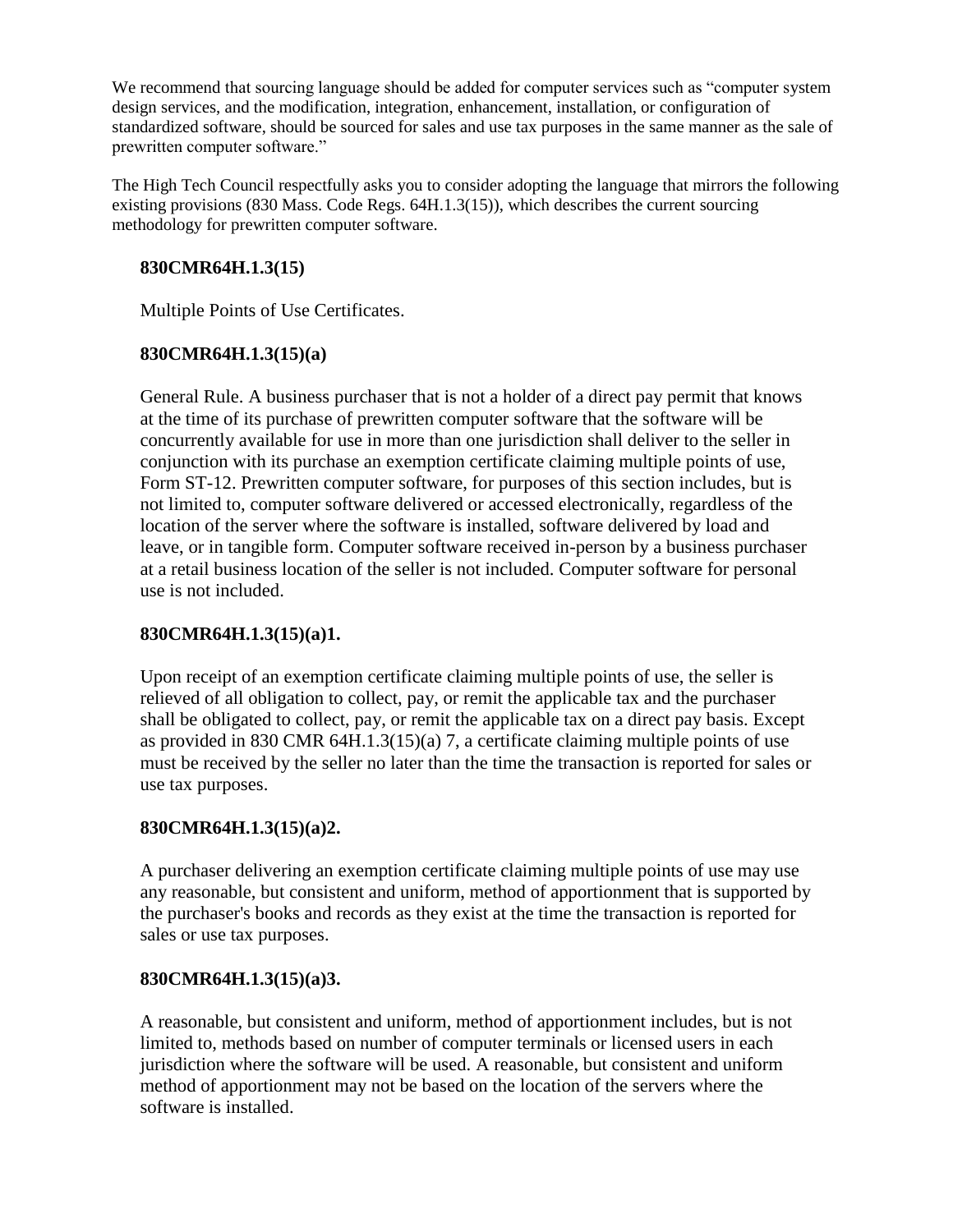## **830CMR64H.1.3(15)(a)4.**

A purchaser delivering an exemption certificate claiming multiple points of use shall report and pay the appropriate tax to each jurisdiction where concurrent use occurs. The tax due will be calculated as if the apportioned amount of the prewritten computer software had been delivered to each jurisdiction to which the sale is apportioned pursuant to 830 CMR 64H.1.3(15)(a)2.

#### **830CMR64H.1.3(15)(a)5.**

A Multiple Points of Use Certificate may not be used for software received in person by a business purchaser at a retail store.

#### **830CMR64H.1.3(15)(a)6.**

A Multiple Points of Use Certificate may not be used for software that is loaded on computer hardware prior to sale. In that situation, the sales tax sourcing rules for computer hardware determine the taxability of the transaction, regardless of whether the price for the prewritten software is separately stated.

#### **830CMR64H.1.3(15)(a)7.**

The exemption certificate claiming multiple points of use will remain in effect for all future sales eligible for apportionment under 830 CMR 64H.1.3(15) by the seller to the purchaser, except as to the subsequent sale's specific apportionment that is governed by 830 CMR 64H.1.3(15)(a)2, until it is revoked in writing.

#### **830CMR64H.1.3(15)(a)8.**

The purchase of software loaded onto a server located in a single state that will be available for access by a purchaser's employees in multiple jurisdictions is concurrently available for use in more than one jurisdiction within the meaning of 830 CMR 64H.1.3(15) if the purchaser knows at the time of its purchase that the software will be concurrently available for use in multiple jurisdictions.

## **830CMR64H.1.3(15)(a)9.**

Delivery of a copy of the software is not necessary for the software to be "concurrently available for use in more than one jurisdiction" within the meaning of 830 CMR 64H.1.3(15).

## **830CMR64H.1.3(15)(a)10.**

The purchase of a license that allows the licensee/customer to make copies of software that will be used in more than one jurisdiction by the customer is concurrently available for use in more than one jurisdiction within the meaning 830 CMR 64H.1.3(15) if the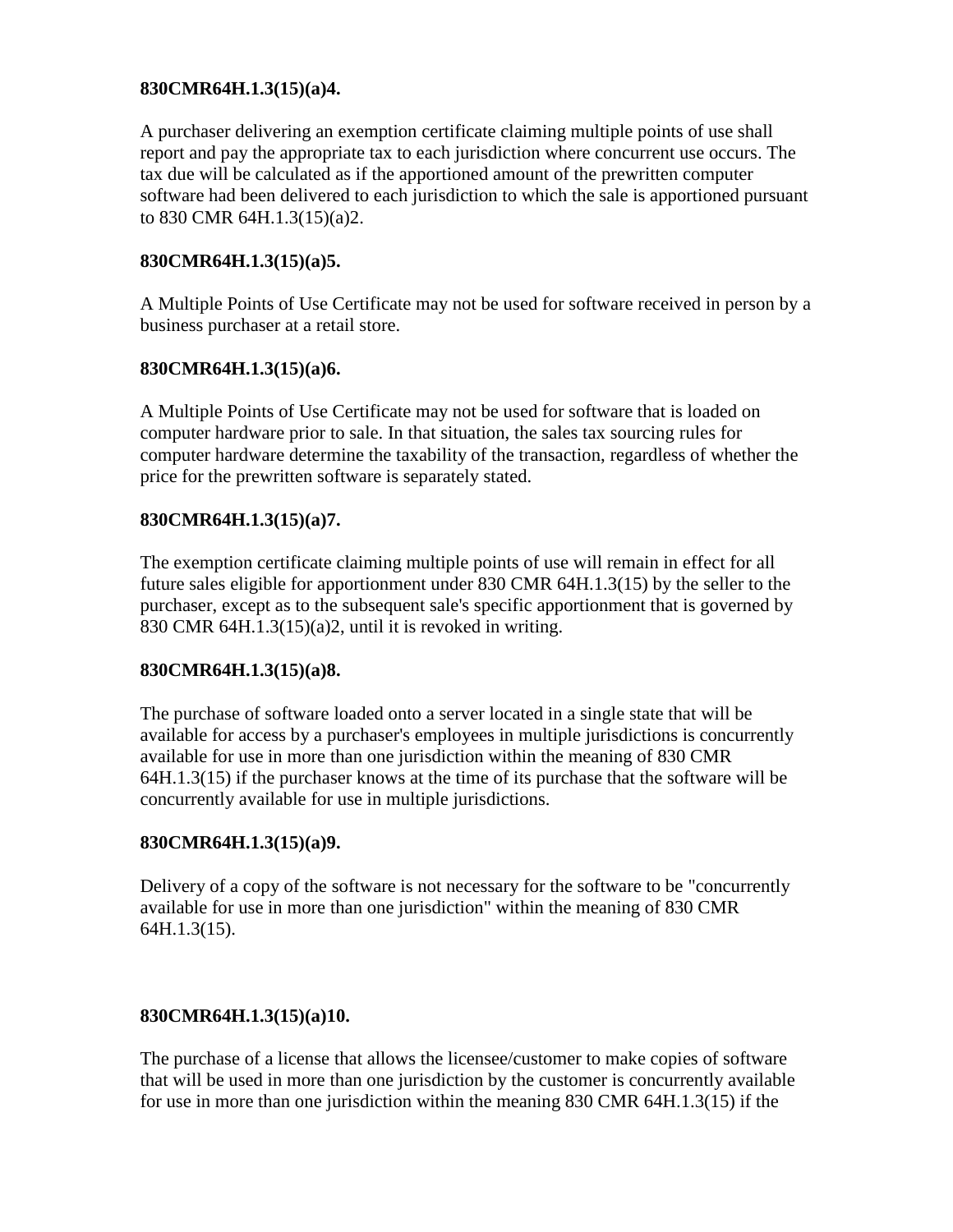purchaser knows at the time of its purchase that the software will be concurrently available for use in multiple jurisdictions.

## **830CMR64H.1.3(15)(a)11.**

## Examples:

Example 1: Prewritten software is installed on a server located in another state but concurrently available for use by purchaser's employees in Massachusetts as well as other states. The purchaser gives the seller a properly completed MPU form. Part of the sales price of the software will be apportioned to Massachusetts for sales/use tax purposes.

Example 2: Prewritten software is installed on a server located in Massachusetts but concurrently available for use by purchaser's employees in other states as well as Massachusetts. The purchaser gives the seller a properly completed MPU form. Part of the sales price will be apportioned to those other states for sales/use tax purposes.

Example 3: A business in Massachusetts purchases an enterprise license that allows the purchaser to make copies of software (either from a master disk or downloaded copy) and those copies will be concurrently available for use at the purchaser's business locations in various jurisdictions. The purchaser gives the seller a properly completed MPU form. For sales/use tax purposes, part of the sales price will be apportioned to the other states where the purchaser is using copies of the software.

Example 4: A sale of software eligible for MPU treatment includes a separately stated charge for a maintenance contract including upgrades and telephone support. The charges for upgrades and services provided under the maintenance contract are not separately stated. Both the sales price of the software and the taxable sales price of the service contract, determined under 830 CMR 64H.1.3(7)(c)1 are subject to MPU apportionment.

Example 5: Prewritten software concurrently available for use by the purchaser's employees in other states as well as Massachusetts is delivered in a tangible medium to the purchaser's offices in New Hampshire. New Hampshire does not impose a sales tax and the purchaser does not give the seller a properly completed MPU form. Apportioned use tax is due to Massachusetts.

Example 6: Prewritten software concurrently available for use by the purchaser's employees in other states as well as Massachusetts is delivered via a master copy in tangible medium to the purchaser's offices in Connecticut. The vendor collects and remits Connecticut sales tax. Providing that the conditions of 830 CMR 64H.1.3(3)(c) are met, no additional use tax may be due to Massachusetts.

## **830CMR64H.1.3(15)(b)**

Seller Remittance of Apportioned Tax. Notwithstanding 830 CMR 64H.1.3(15)(a), when the seller knows that the prewritten software will be concurrently available for use in more than one jurisdiction, but the purchaser does not provide an exemption certificate claiming multiple points of use, the seller may work with the purchaser to produce the